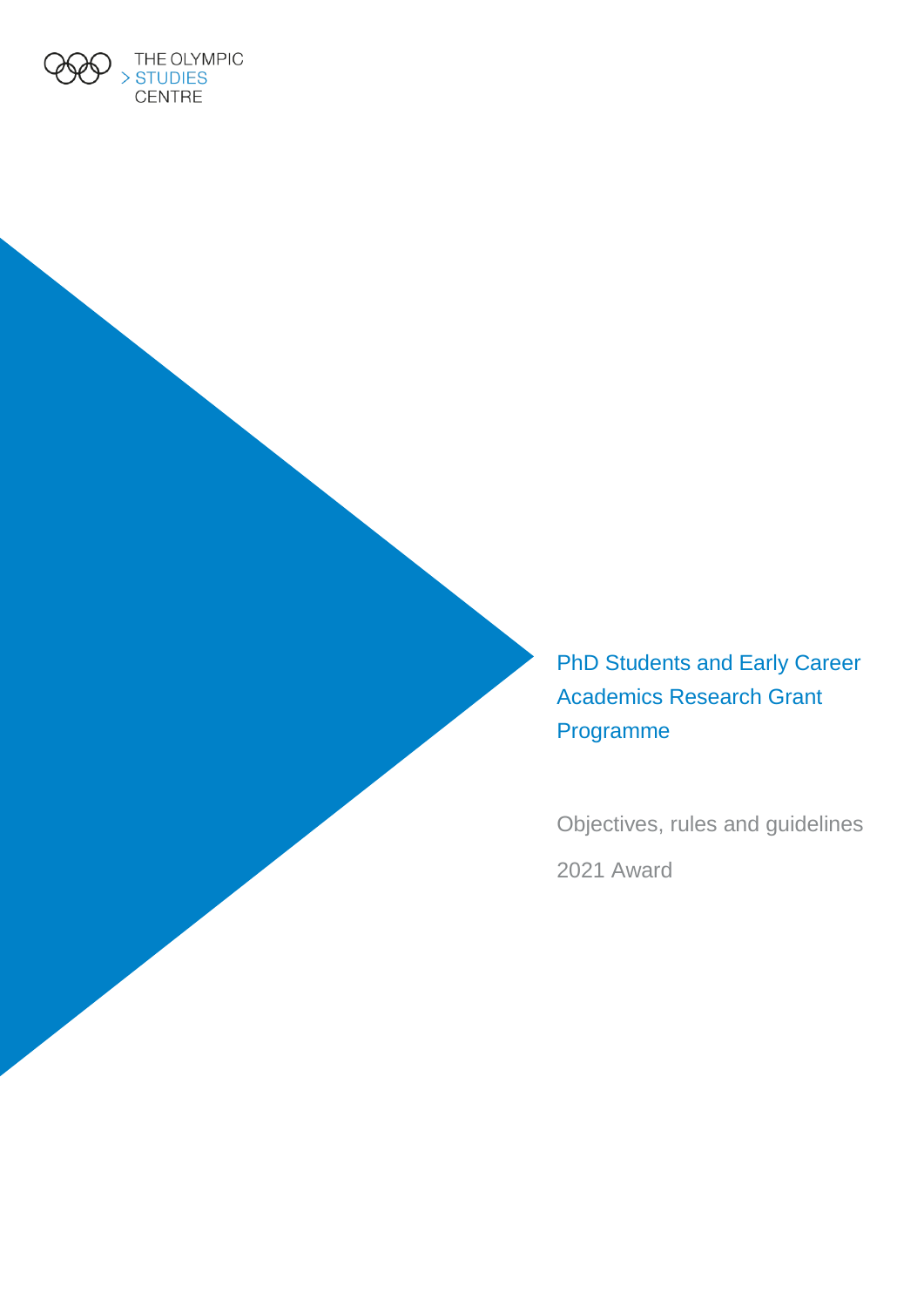# $\geq$  CONTENT

| 1. | <b>Objectives</b>                                                         | $\overline{3}$          |
|----|---------------------------------------------------------------------------|-------------------------|
| 2. | <b>Eligibility</b>                                                        | $\overline{\mathbf{4}}$ |
| 3. | Application procedures and deadline                                       | 5                       |
| 4. | <b>Grant awards</b>                                                       | 6                       |
| 5. | <b>Selection and notification</b>                                         | $\overline{7}$          |
| 6. | <b>Publications and commitments</b>                                       | $\overline{7}$          |
| 7. | <b>Additional information</b><br>Awarded research projects<br>Secretariat | 8<br>8<br>9             |
|    |                                                                           |                         |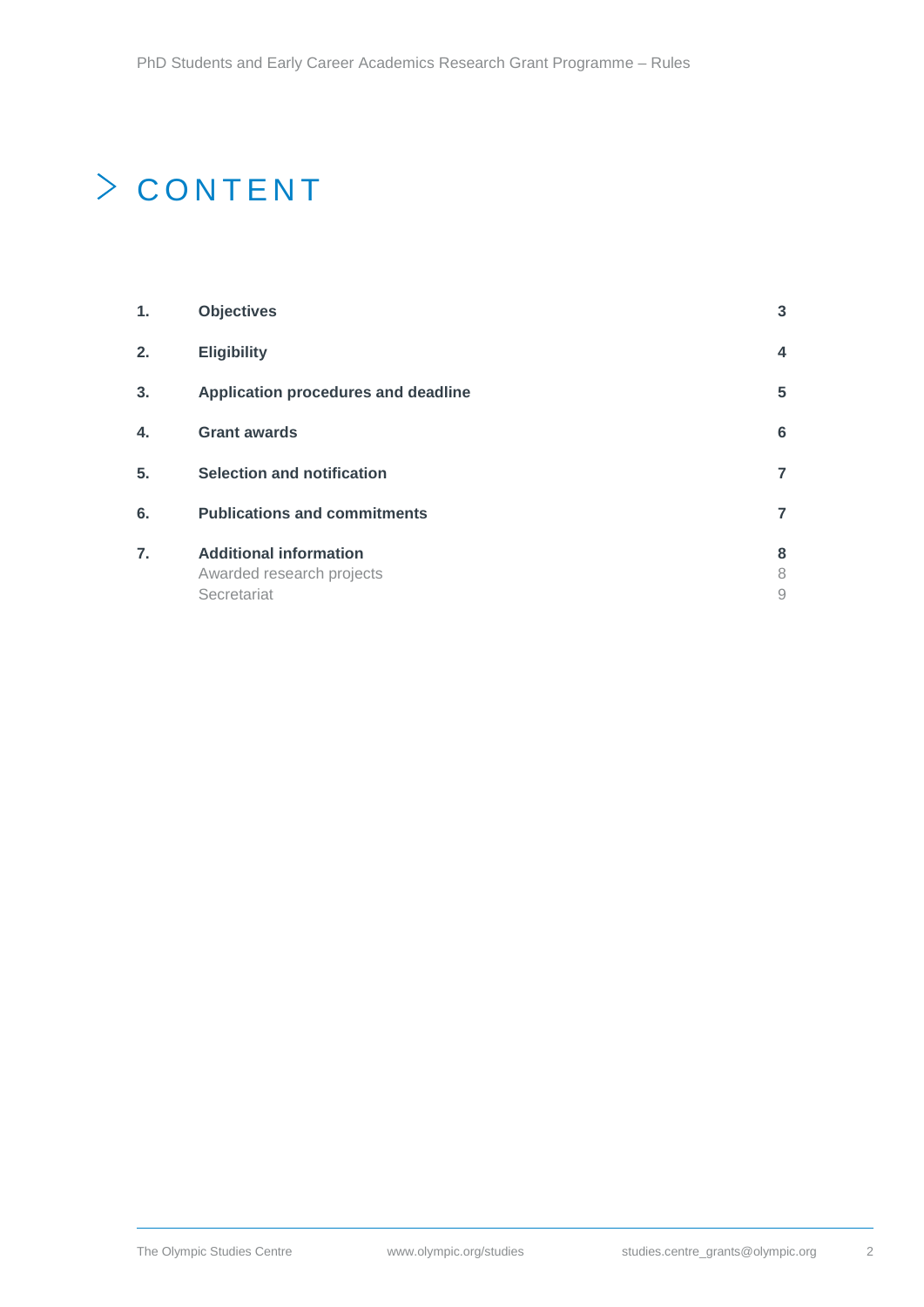The Olympic Studies Centre (OSC) organises an annual grant programme intended for PhD Students and Early Career Academics engaged in scholarly research on the Olympic Movement, its history and ideals, and the impact of the Olympic Games on the various aspects of contemporary society and culture.

## <span id="page-2-0"></span>1 . OBJECTIVES

The objectives of the programme are as follows:

- Encourage PhD Students and Early Career Academics in their research with a humanities or social sciences perspective on any aspect of the Olympic phenomenon. All projects dealing with the Olympic Movement and/or the Olympic Games will be considered.
- Promote the consultation of the IOC's patrimony by facilitating access to the historical archives, library collections and image archives.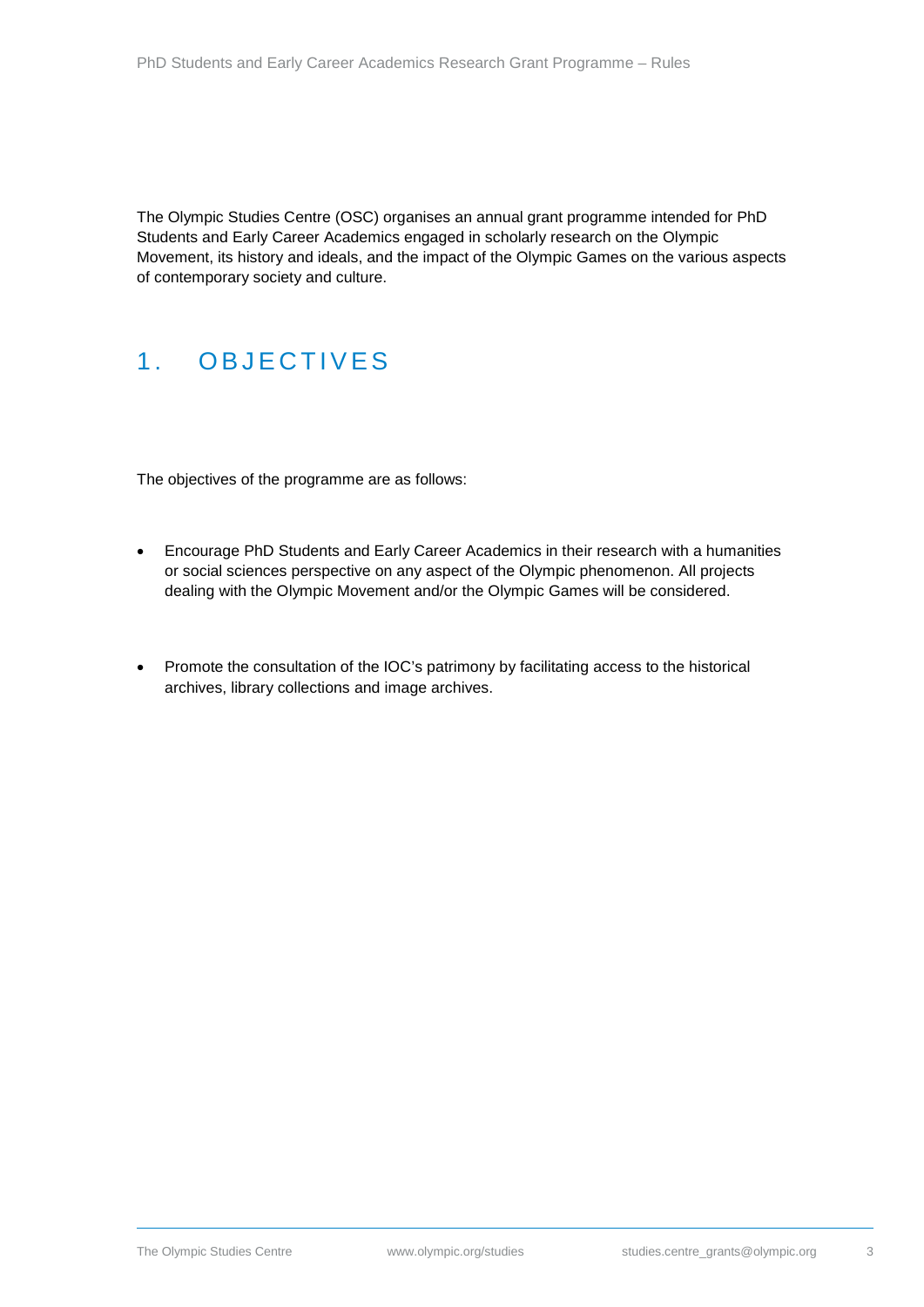## <span id="page-3-0"></span>2 . ELIGIBILITY

The following researchers are eligible to apply:

• Postgraduate students enrolled in a PhD degree programme.

Applicants should be preparing a PhD thesis in one or more disciplines within humanities and social sciences perspectives (e.g. anthropology; arts; communications; economics / management; history; law; linguistics; pedagogy; philosophy; political sciences; sociology; and sport, urban, cultural, religious/faith-based or literature studies) and have Olympism, the Olympic Movement or the Olympic Games as one of the research topics. Applications within natural sciences perspectives (e.g. biomechanics, physiology, medicine, neurosciences,…) fall outside the scope of this programme.

It is expected that candidates will submit an application only after the theoretical framework, methodology and literature review relevant to their thesis are already clearly defined.

#### • Early career academics

Included in this group are academic staff members and postdoctoral fellows who have completed their doctorate or equivalent terminal degree (including masters, depending on the field) in the past three years (counting from the degree completion year).

Other eligibility criteria to be fulfilled are as follows:

- ‒ Applicants must be fluent in either French or English.
- ‒ Applicants may submit their candidature with the same research subject on only two occasions. However, on the second occasion, they must clearly explain how it has improved and differs from the first proposal.

Previous OSC grant holders are not eligible to apply.

These eligibility criteria will be strictly applied.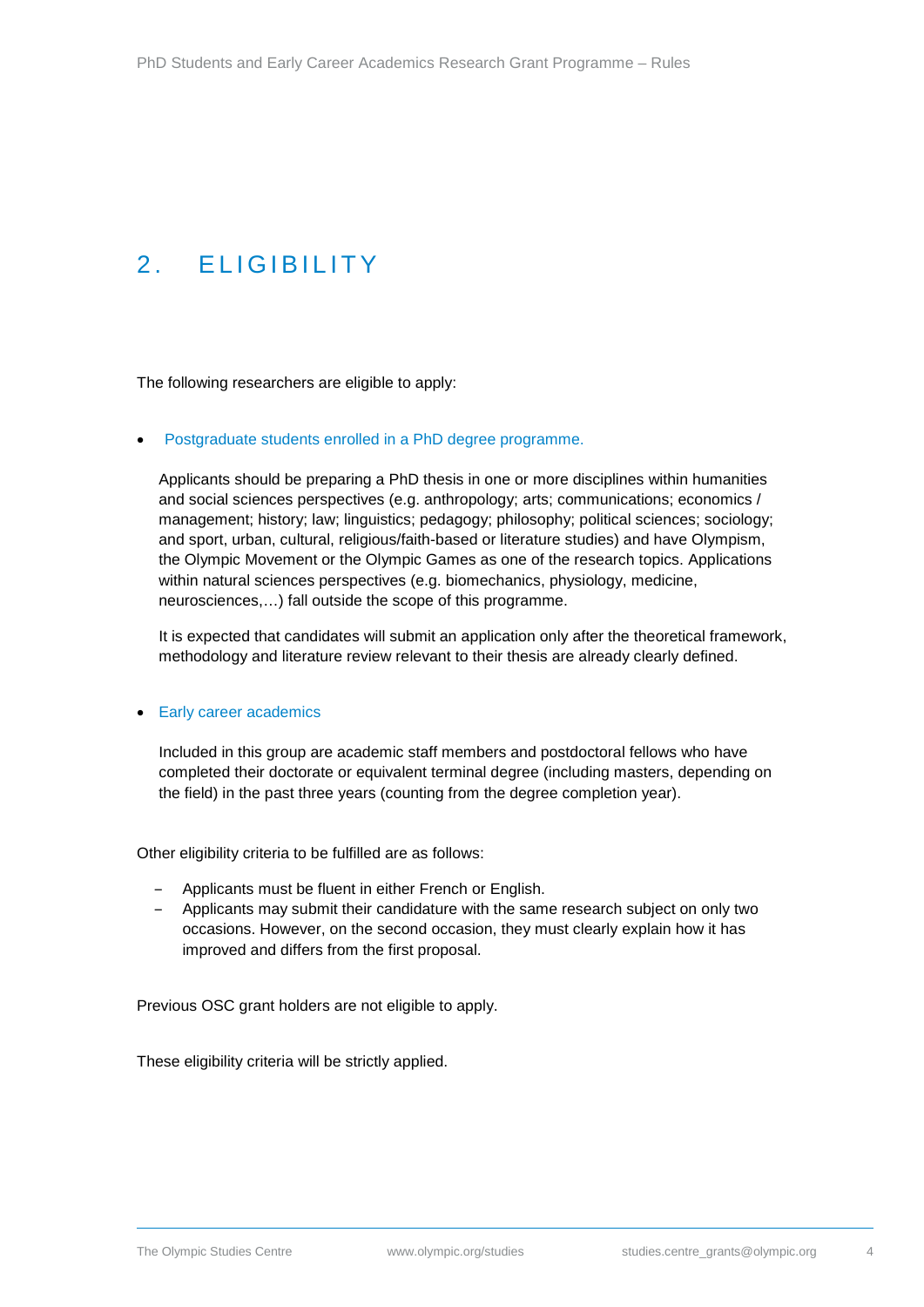## <span id="page-4-0"></span>3. APPLICATION PROCEDURES AND DEADLINE

Applications and all supporting documentation must be submitted in either French or English, the two official languages of the Olympic Movement.

Completed application files must include the following documents:

- ‒ The **[official application form](https://stillmed.olympic.org/media/Document%20Library/OlympicOrg/Olympic-Studies-Centre/Academic-Activities-and-Network/Academic-research/PhD-Students-Grant-Programme-Application-Form-AR.pdf)** duly completed. The form is available through the [OSC](http://www.olympic.org/content/the-olympic-studies-centre/categories-container/academic-activities-and-network/?subcat=129534)  [website](http://www.olympic.org/content/the-olympic-studies-centre/categories-container/academic-activities-and-network/?subcat=129534) or from the OSC [upon written request.](mailto:studies.centre_grants@olympic.org) Please note that [instructions for](https://stillmed.olympic.org/media/Document%20Library/OlympicOrg/Olympic-Studies-Centre/Academic-Activities-and-Network/Academic-research/EN-Research-Grant-Programmes-run-by-the-Olympic-Studies-Centre-Guidelines.pdf)  [completing the Research Grant Programmes application forms](https://stillmed.olympic.org/media/Document%20Library/OlympicOrg/Olympic-Studies-Centre/Academic-Activities-and-Network/Academic-research/EN-Research-Grant-Programmes-run-by-the-Olympic-Studies-Centre-Guidelines.pdf) are available on our website.
- ‒ **Official proof of registration** as a university doctoral student from the administration of the university (for PhD students) or **an official and actual recognition of employment** (for early career academics) including the academic/research status validated by the applicant's university on the institutional letterhead (*Appendix 1*).
- ‒ A **letter of recommendation** written on institutional letterhead, signed, and sent (via the OSC [portal](https://oscapplicationpost.mediashuttle.com/) only) by the **applicant's supervisor** (for PhD students) **or referee** (for early career academics). The Selection Committee is particularly interested in the supervisor/referee's assessment of the following points: the scholarly significance of the research project; the methodology and original nature of the study; the impact of the project on the Olympic Movement; the candidate's training, abilities, achievements to date and motivation for the research proposed; and the likelihood that the applicant will complete the project on time.
- If the applicant's research proposal involves interviews, surveys or any other methodologies that involve human subjects, a **certificate stating that the project has been reviewed and approved by the university's ethics committee** (*Appendix 2*).

The deadline for submitting applications, including the appendices and the recommendation letter (which may only be sent via the OSC [portal\)](https://oscapplicationpost.mediashuttle.com/), is **25 September 2020**.

It is the candidate's responsibility to ensure that the recommendation letter is received by the OSC on time.

After the deadline, incomplete or new applications will not be accepted. A candidature acceptance confirmation email will be sent at the latest one week after the application is received.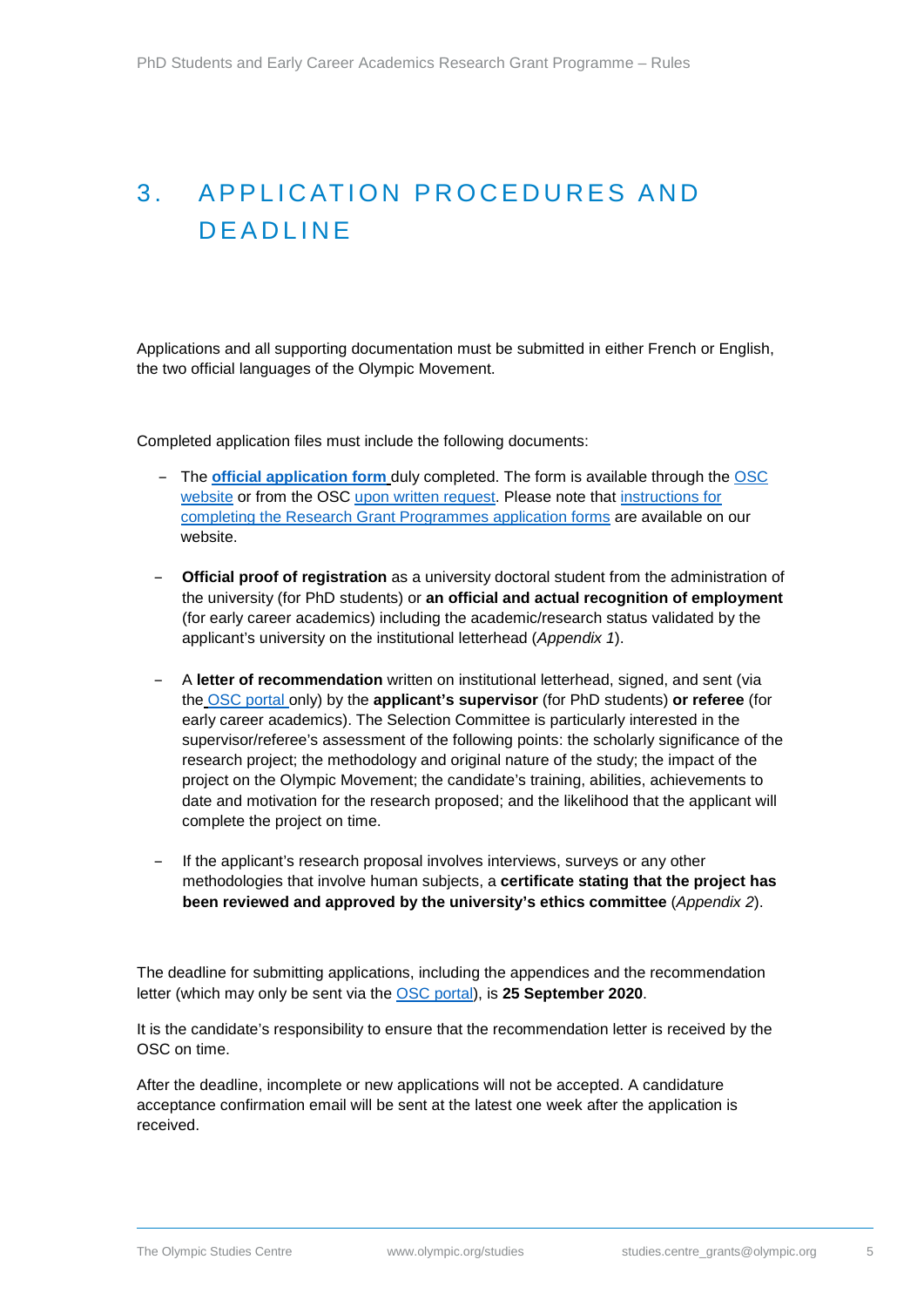## <span id="page-5-0"></span>4. GRANT AWARDS

Successful applicants will receive a research grant of a maximum of USD 6,000. The total amount to be awarded will be decided by the Grant Programme Selection Committee after having analysed all the elements of the application.

#### **Expenses covered:**

Research expenses directly related and essential to the project as follows:

- National travel (economy class) and living expenses when outside the applicant's place of residence.
- International travel expenses only if linked to the project and clearly justified and/or for those who need to come to consult the OSC's collections in Lausanne.
- Translation costs for relevant research materials.
- Other relevant research expenditure.

Research assistance and transcription costs will normally not be covered, unless sound justification is provided.

Expenses related to the dissemination of the applicants' research results (e.g. open access publication, participation at conferences) are accepted but must not exceed 50 per cent of the total budget identified in the proposal, with an upper limit of USD 1,000.

#### • Expenses not covered:

- Salary and/or fringe benefits, including insurance.
- Tuition and study fees.
- Institutional overheads or institutional support.
- Expenses incurred prior to the effective date of the grant.
- Purchase of technological material (laptop, camera, etc.).

The grant will be awarded to successful applicants according to the following schedule: one half when awarded, one quarter after a mid-term progress report has been submitted and one quarter on receipt of the final research report. This schedule may be adapted on an exceptional basis if most of the expenditure related to the research is planned during the first six months of the project.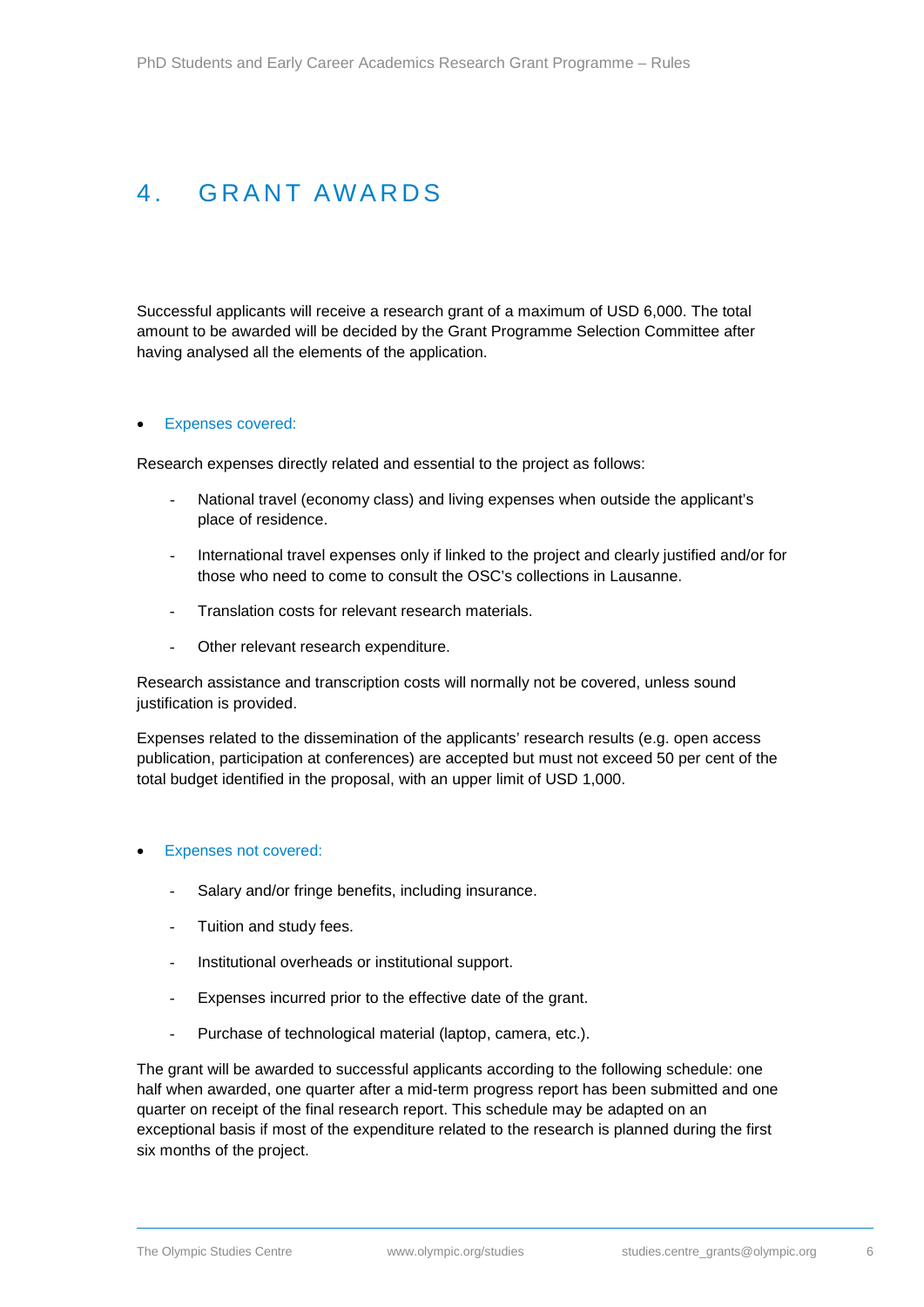## <span id="page-6-0"></span>5. SELECTION AND NOTIFICATION

The Grant Programme Selection Committee is composed of experts who are world-renowned for their involvement in Olympic studies and of OSC representatives. Decisions are based upon the quality of the application file, the significance and originality of the proposed research, the feasibility of the project and the candidate's ability to carry out the research satisfactorily.

The same criteria will be taken into consideration by the OSC to determine the maximum number of grants available each year.

Applicants will be notified of **the results of their application by the end of December 2020**. For those selected applicants who have requested to consult the OSC collections, the Centre will schedule their research visits between February and December 2021 in consultation with them.

### <span id="page-6-1"></span>6. PUBLICATIONS AND COMMITMENTS

All grants are conditional upon the signature of the "Research Project Agreement" ("The Agreement") by the successful applicant. The Agreement describes the terms and conditions of the collaboration between The Olympic Studies Centre and the grant holder (and his/her university in the case of Early Career Academics' applications).

All applicants are requested to read the Agreement before submitting an application. In the event of Early Career Academics' application, the candidate must, additionally, inform his/her university about its terms before submitting the application.

- The Agreement between a PhD Student grant holder and The Olympic Studies Centre is available [here.](https://stillmed.olympic.org/media/Document%20Library/OlympicOrg/Olympic-Studies-Centre/Academic-Activities-and-Network/Academic-research/Research-Agreement-for-PhD-Students.pdf)

- The Agreement between the University of the Early Career Academic grant holder and The Olympic Studies Centre is available [here.](https://stillmed.olympic.org/media/Document%20Library/OlympicOrg/Olympic-Studies-Centre/Academic-Activities-and-Network/Academic-research/Research-Agreement-for-Early-Career-Academics.pdf)

Grant holders undertake to provide the OSC with the following documents (electronic version), in either French or English:

‒ A **progress report six months after notification of the award**, describing the development of the project (2,000 words maximum) and giving a general overview of the expenses incurred thus far.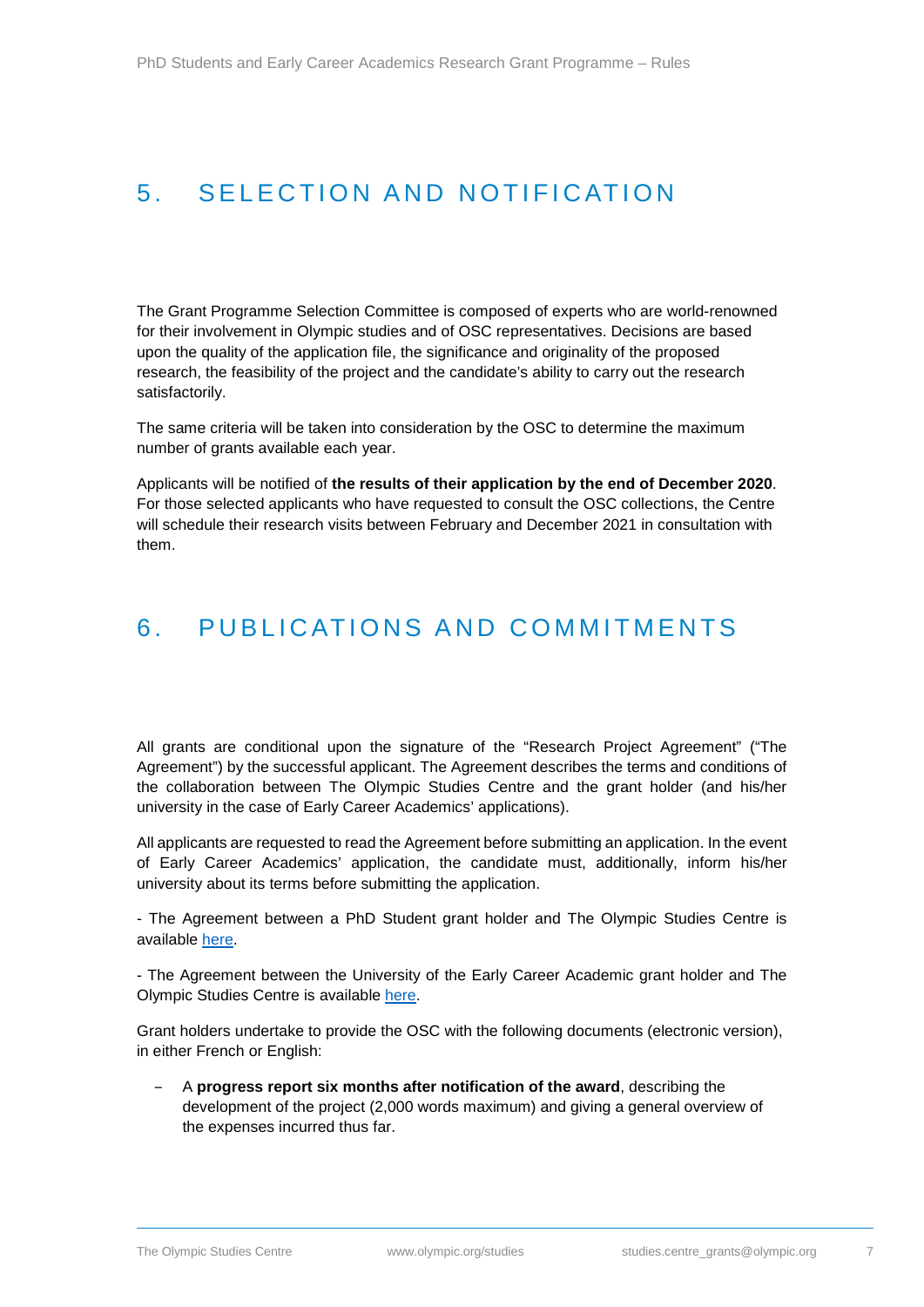- ‒ A **final research report before 31 December 2021**. The final report, which may be used by the OSC for publication, will consist of two documents with the following content:
- First document:
	- ‒ An abstract (200 words maximum) and a list of key words;
	- ‒ An executive summary of the project research results;
	- ‒ A 30-50-page (12,000-20,000 words) report including the research subject and objectives; the academic significance of the project; the methodology applied; the key information sources consulted for the project; and the results and conclusions of the research project;
	- The annexes, including any additional information of interest for the project.

#### • Second document:

‒ A financial accounting report for all funds provided by the OSC. This last part must be sent in a separate document (template to be provided by the OSC).

Grant holders will undertake to publish/disseminate their research results within the academic world. They will undertake to ensure that all subsequent publications or productions, using all or part of the results obtained under the auspices of the research grant, will appropriately acknowledge the IOC Olympic Studies Centre and the PhD Students and Early Career Academics Research Grant Programme. In addition, they will share with the OSC any such publications or productions.

## <span id="page-7-0"></span>7 . A DDITIONAL INFORMATION

For the 2020 PhD Students Research Grant Programme, the Selection Committee received 41 candidatures and awarded 6 grants. The Selection Committee was composed of OSC representatives, as well as the following experts: Marion KEIM LEES (University of the Western Cape, South Africa), Sigmund LOLAND (Norwegian School of Sport Sciences, Norway), Hisashi SANADA (Tsukuba University, Japan), Ana Maria MIRAGAYA (Universidade Estàcio de Sà, Brazil), Benoît SEGUIN (University of Ottawa, Canada), Tracy TAYLOR (Victoria University, Australia) and Thierry ZINTZ (Université catholique de Louvain, Belgium).

#### <span id="page-7-1"></span>AWARDED RESEARCH PROJECTS

The full list of research projects funded by The Olympic Studies Centre since the creation of its grant programmes in 1999 is available [here.](https://stillmed.olympic.org/media/Document%20Library/OlympicOrg/Olympic-Studies-Centre/Academic-Activities-and-Network/Academic-research/List-of-awarded-projects.pdf) It is organised by theme and with links to the full text versions online when available.